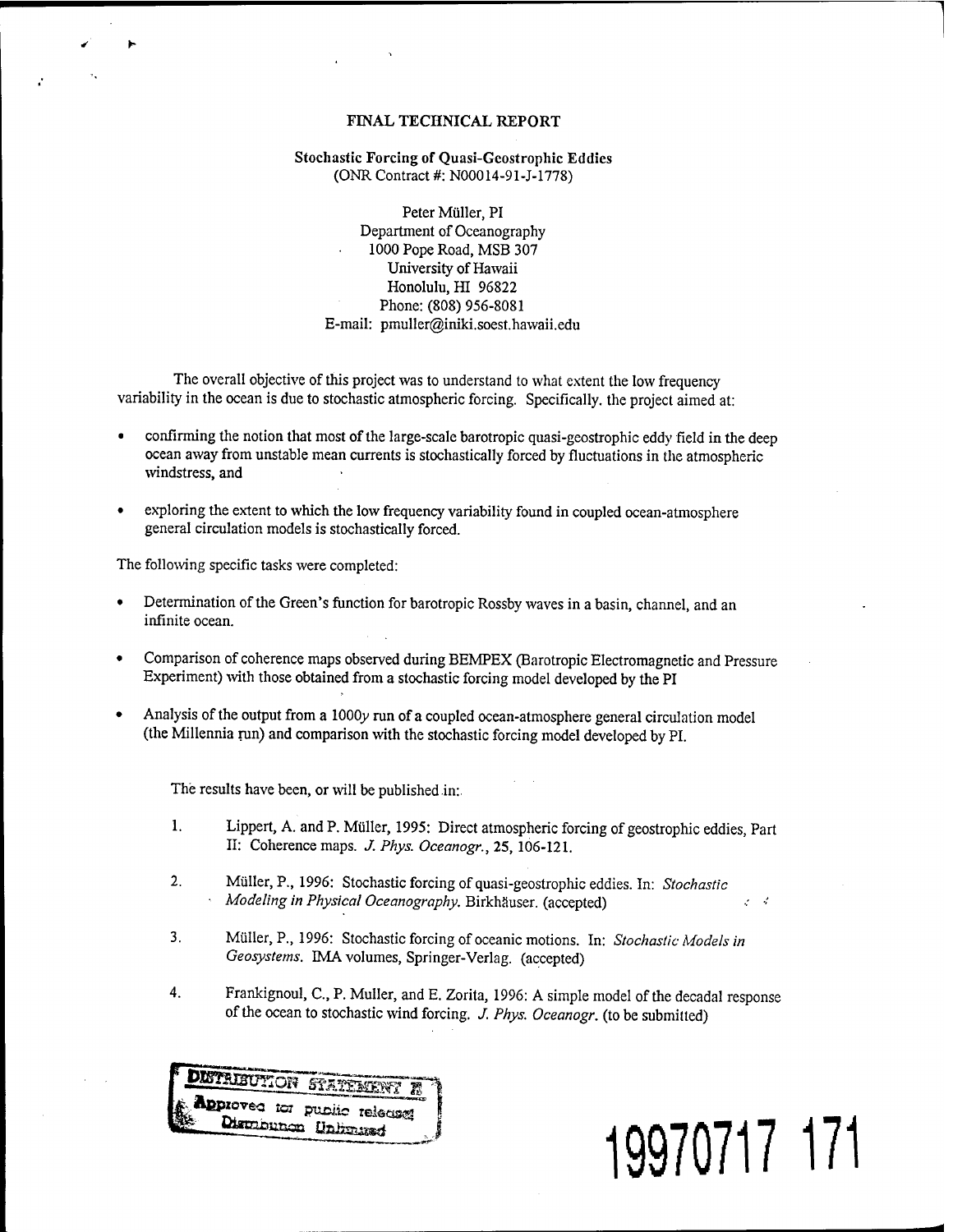

#### DEPARTMENT OF THE NAVY OFFICE OF NAVAL RESEARCH SEATTLE REGIONAL OFFICE 1107 NE 45TH STREET. SUITE 350 SEATTLE WA 98105-4631 IN REPLY REFER TO:

4330 ONR 247 11 Jul 97

- From: Director, Office of Naval Research, Seattle Regional Office, 1107 NE 45th St., Suite 350, Seattle, WA 98105
- To: Defense Technical Center, Attn: P. Mawby, 8725 John J. Kingman Rd., Suite 0944, Ft. Belvoir,VA 22060-6218

Subj: RETURNED GRANTEE/CONTRACTOR TECHNICAL REPORTS

1. This confirms our conversations of 27 Feb 97 and <sup>11</sup> Jul 97. Enclosed are a number of technical reports which were returned to our agency for lack of clear distribution availability statement. This confirms that all reports are unclassified and are "APPROVED FOR PUBLIC RELEASE" with no restrictions.

2. Please contact me if you require additional information. My e-mail is *silverr@onr.navy.mil* and my phone is (206) 625-3196.

'/ *<sup>I</sup> /* ROBERT J. SILVERMAN